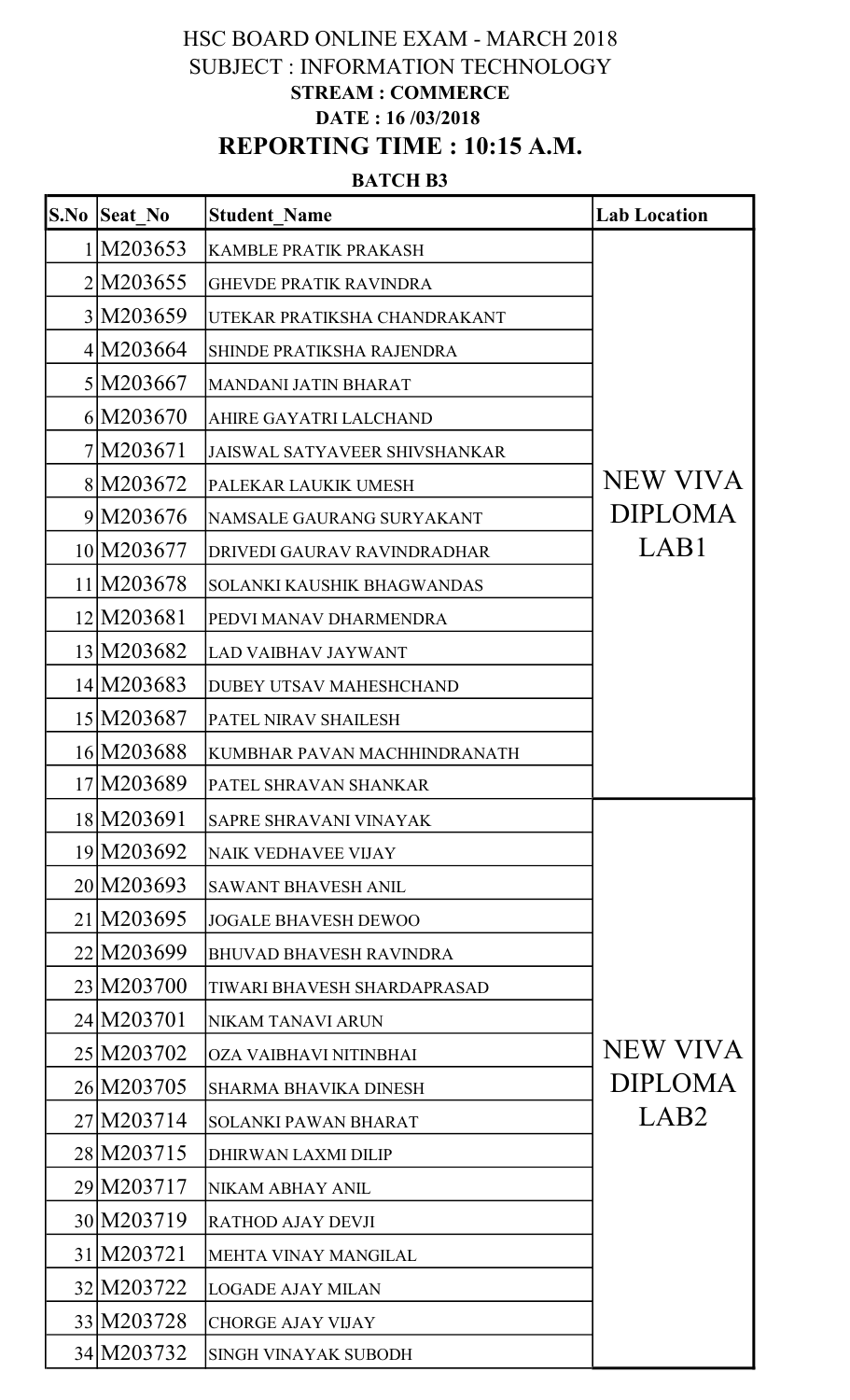| 35 M203733  | <b>BANDGAR SAYALI ARUN</b>      |                 |
|-------------|---------------------------------|-----------------|
| 36 M203736  | DAWANDE SAYALI SHANTARAM        |                 |
| 37 M203737  | <b>KHERADE SAYALI SURESH</b>    |                 |
| 38 M203738  | <b>RAORANE SAYALI VIJAY</b>     |                 |
| 39 M203742  | UPASKAR JAYESH MADHUKAR         |                 |
| 40 M203743  | <b>GUPTA VIJAYKUMAR VINOD</b>   |                 |
| 41 M203744  | CHAUHAN JAYPRABHAT RAMPALAT     |                 |
| 42 M203745  | <b>GAIKWAD MAYUR ANAND</b>      | <b>NEW VIVA</b> |
| 43 M203746  | <b>SOLANKI MAYUR DINESH</b>     | <b>DIPLOMA</b>  |
| 44 M203748  | WAGHELA MAYUR SACHIN            | LAB3            |
| 45 M203749  | <b>CHAVHAN MAYUR UDHAV</b>      |                 |
| 46 M203752  | <b>SAYED ARBAZ EDAJAHMED</b>    |                 |
| 47 M203753  | <b>SHAIKH NAAZ RAFIK</b>        |                 |
| 48 M203754  | ANSARI SABA ARSHAD              |                 |
| 49 M203756  | <b>KAMBLE AMBAR SUNIL</b>       |                 |
| 50 M203757  | <b>SHAIKH TABBSUM HAMEED</b>    |                 |
| 51 M203759  | PARDESHI BHAGYASHREE ANIL       |                 |
| 52 M203764  | <b>GURAV SHUBHAM RAJARAM</b>    |                 |
| 53 M203766  | <b>KADAV SHUBHAM SATISH</b>     |                 |
| 54 M203768  | <b>SABLE SHUBHAM SHARAD</b>     |                 |
| 55 M203771  | <b>JAWLE SHUBHAM SURESH</b>     |                 |
| 56 M203773  | <b>DHURI SHUBHAM TULSHIDAS</b>  |                 |
| 57 M203774  | NIKAM SHUBHAM VIJAY             |                 |
| 58 M 203775 | PATIL SHUBHANGI ANANT           |                 |
| 59 M203778  | <b>BENDKULE BHARATI BHAGWAN</b> | <b>NEW VIVA</b> |
| 60 M203779  | RACHARLA BHARGAV PRAKASH        | <b>DIPLOMA</b>  |
| 61 M203781  | AYARE VAIBHAV CHANDRAKANT       | LAB4            |
| 62 M203787  | POOJARI ABHISHEK CHANDRASHEKHAR |                 |
| 63 M203788  | <b>CHEJARA ABHISHEK MAHESH</b>  |                 |
| 64 M203789  | <b>BHOSALE ABHISHEK PRAKASH</b> |                 |
| 65 M203791  | <b>SHAIKH SABIR KALIMUDDDIN</b> |                 |
| 66 M203793  | PARMAR BABY RAMESH              |                 |
| 67 M203800  | KHOPEKAR CHETAN EKNATH          |                 |
| 68 M203803  | <b>AYARE PRACHI GANESH</b>      |                 |
|             |                                 |                 |
|             |                                 |                 |
|             |                                 |                 |
|             |                                 |                 |
|             |                                 |                 |
|             |                                 |                 |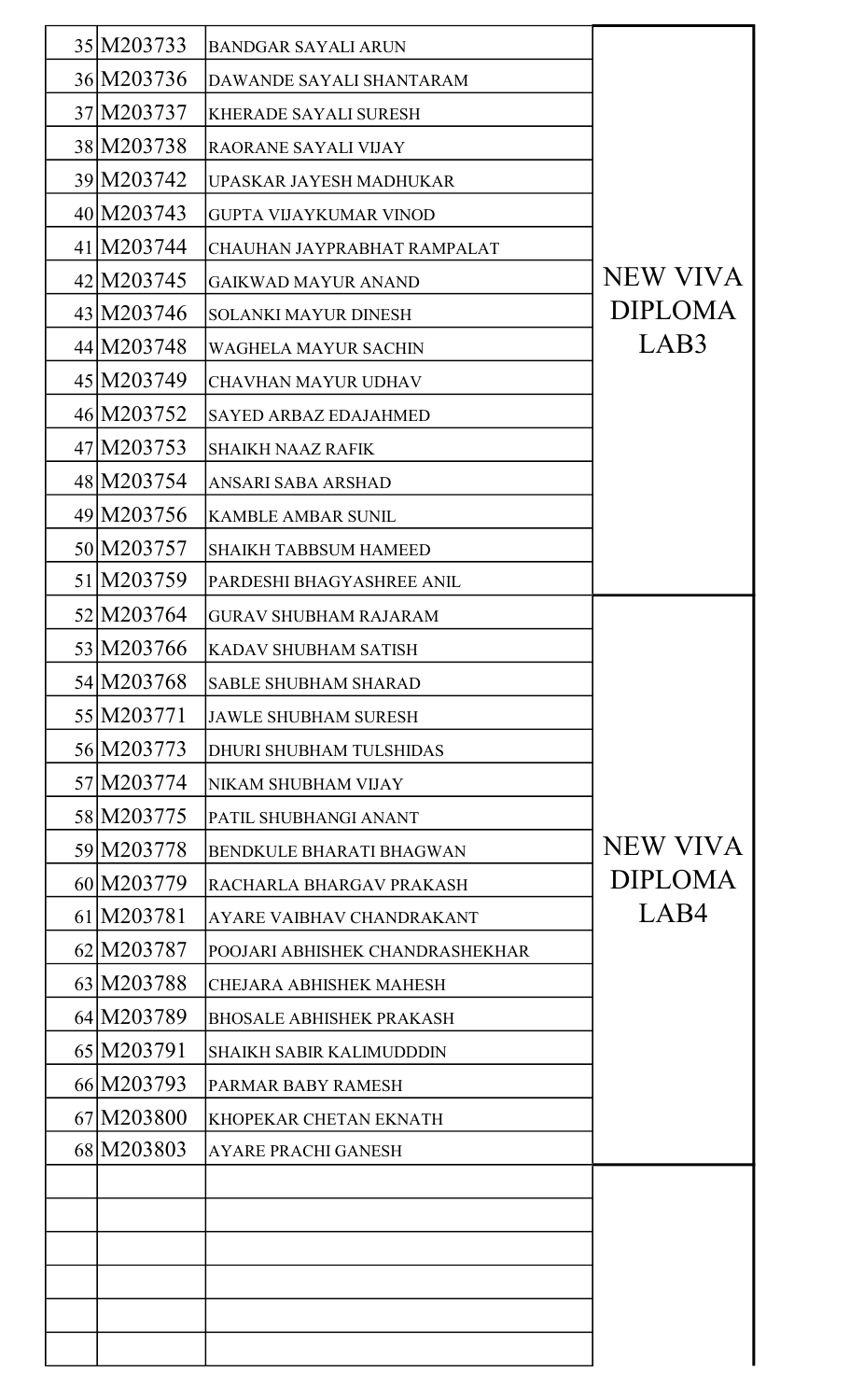| 69 M203804  | PEDVI PRACHI PRABHAKAR         |                  |
|-------------|--------------------------------|------------------|
| 70 M203806  | KHADE PRACHI SANJAY            |                  |
| 71 M203808  | THAKUR SACHIN ABHAYNAND        |                  |
| 72 M203811  | KONSEKAR CHINMAYA RAJENDRA     |                  |
| 73 M203812  | NAMERA RUCHITA ASHOKBHAI       |                  |
| 74 M203815  | SHETTY RUCHITA GOVARDHAN       |                  |
| 75 M203816  | <b>JADHAV RUCHITA SAMBHAJI</b> |                  |
| 76 M203818  | <b>SHARMA VICKY PARAS</b>      | <b>NEW VIVA</b>  |
| 77 M203819  | PARMAR VICKY PRAKASH           | <b>DIPLOMA</b>   |
| 78 M203822  | <b>LAMBE AZAD VISHNU</b>       | LAB <sub>5</sub> |
| 79 M203823  | <b>MALI CHANDA RAMESH</b>      |                  |
| 80 M203827  | <b>SAWANT VEDANT VILAS</b>     |                  |
| 81 M203828  | <b>CHAVAN VEDANTI RAJESH</b>   |                  |
| 82 M203829  | <b>DARGE MANDAR MILIND</b>     |                  |
| 83 M203831  | POOJARY ADARSH SHRIDHAR        |                  |
| 84 M203834  | THIK SHRADDHA DATTARAM         |                  |
| 85 M203836  | RANE SHRADDHA RATNAKUMAR       |                  |
| 86 M203837  | RANE SHRADDHA SHRIRAM          |                  |
| 87 M203841  | THAKUR SIDDHARTH NETENDRA      |                  |
| 88 M 203842 | <b>SAKPAL SIDDHESH ANIL</b>    |                  |
| 89 M203843  | <b>NADKAR SIDDHESH MAHESH</b>  |                  |
| 90 M203846  | <b>GHARAT SIDDHI BHARAT</b>    |                  |
| 91 M203847  | <b>VAIUDE RIDDHI KISHOR</b>    |                  |
| 92 M203848  | <b>BAMANE SIDDHI KRISHNA</b>   |                  |
| 93 M203849  | <b>SHINDE RIDDHI NARESH</b>    | <b>NEW VIVA</b>  |
| 94 M203851  | <b>MESTRY SIDDHIKA SATISH</b>  | <b>DIPLOMA</b>   |
| 95 M203854  | <b>BHATU RAJDEEP ARJANBHAI</b> | LAB6             |
| 96 M203855  | YADAV PRADEEP RAMCHANDRA       |                  |
| 97 M203859  | PEDNEKAR DEVENDRA SANJAY       |                  |
| 98 M203863  | NARVEKAR DHARMESH VIJAY        |                  |
| 99 M203865  | <b>SALVE SIDDHARTH PRAKASH</b> |                  |
| 100 M203866 | <b>VIJAYKAR DHAVAL NEELESH</b> |                  |
| 101 M203867 | <b>NAMSE SIDDHESH MOHAN</b>    |                  |
| 102 M203870 | MISHRA NIDHI DHIRENDRA         |                  |
|             |                                |                  |
|             |                                |                  |
|             |                                |                  |
|             |                                |                  |
|             |                                |                  |
|             |                                |                  |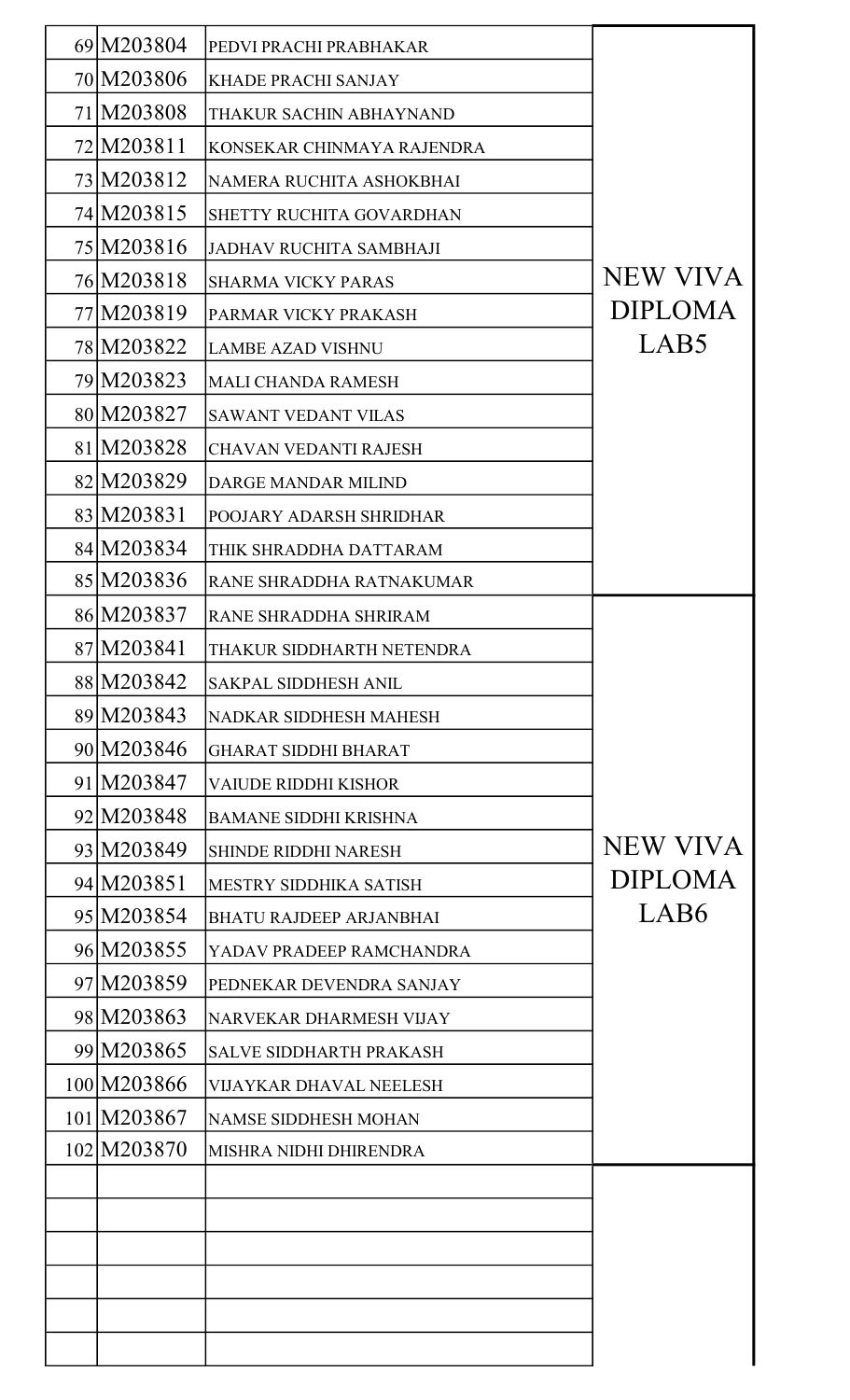| 103 M203874 | MATAL SIDDHI PRAKASH           |                  |
|-------------|--------------------------------|------------------|
| 104 M203876 | PATNE SIDDHI VIJAY             |                  |
| 105 M203878 | <b>UPADE SANDHYA JAYDAS</b>    |                  |
| 106 M203881 | <b>DSOUZA LYDIA LESTER</b>     |                  |
| 107 M203887 | SAMNANI ADIL RAMESHBHAI        |                  |
| 108 M203888 | <b>DAS AMIT DILIP</b>          |                  |
| 109 M203889 | UPADHYAY DIMPLE SUNIL          |                  |
| 110 M203892 | PAWAR SANDIP DHONDIRAM         | <b>NEW VIVA</b>  |
| 111 M203893 | PAWASKAR DIPESH DEEPAK         | <b>DIPLOMA</b>   |
| 112 M203896 | ARDALKAR DIVYA PRAKASH         | LAB7             |
| 113 M203900 | RAO SURENDRASINGH RAMSINGH     |                  |
| 114 M203905 | <b>VIDYASHREE NANJAPPA</b>     |                  |
| 115 M203906 | <b>KHAN RUHEE NISAR</b>        |                  |
| 116 M203909 | CHANDIVADE RANJANA YASHWANT    |                  |
| 117 M203914 | LUGERA RAECHAL LAWRENCE        |                  |
| 118 M203916 | LOTEKAR VEDANT TANAJI          |                  |
| 119 M203918 | <b>GAONKAR MEDHALI MANOJ</b>   |                  |
| 120 M203923 | <b>WAGHELA DEEPAK DHANESH</b>  |                  |
| 121 M203924 | AGRAWAL DEEPAK RADHAKRISHNA    |                  |
| 122 M203926 | PATIL SAMEER DINESH            |                  |
| 123 M203928 | <b>BHOIR SAMEER SHASHIKANT</b> |                  |
| 124 M203930 | PATIL SAMEER SURESH            |                  |
| 125 M203931 | RAJBHAR NEERAJ MANOHAR         |                  |
| 126 M203934 | <b>VAZE VANDEET JAYANT</b>     |                  |
| 127 M203935 | NISHAD AJEET RAMCHANDAR        | <b>NEW VIVA</b>  |
| 128 M203936 | <b>SAHANI SHEETAL MANOJ</b>    | <b>DIPLOMA</b>   |
| 129 M203937 | <b>BHAGAT SHEETAL MITESH</b>   | LAB <sub>8</sub> |
| 130 M203942 | <b>MAHADIK MEGHA VILAS</b>     |                  |
| 131 M203946 | PANDEY SNEHA JANARDAN          |                  |
| 132 M203950 | MISHRA SNEHA SANJAY            |                  |
| 133 M203952 | <b>SAWANT SNEHAL RAVINDRA</b>  |                  |
| 134 M203953 | <b>KUPATE SNEHAL SANJAY</b>    |                  |
| 135 M203954 | <b>JATHAR SNEHAL SANTOSH</b>   |                  |
| 136 M203957 | <b>MALVIYA SEJAL ARJUN</b>     |                  |
|             |                                |                  |
|             |                                |                  |
|             |                                |                  |
|             |                                |                  |
|             |                                |                  |
|             |                                |                  |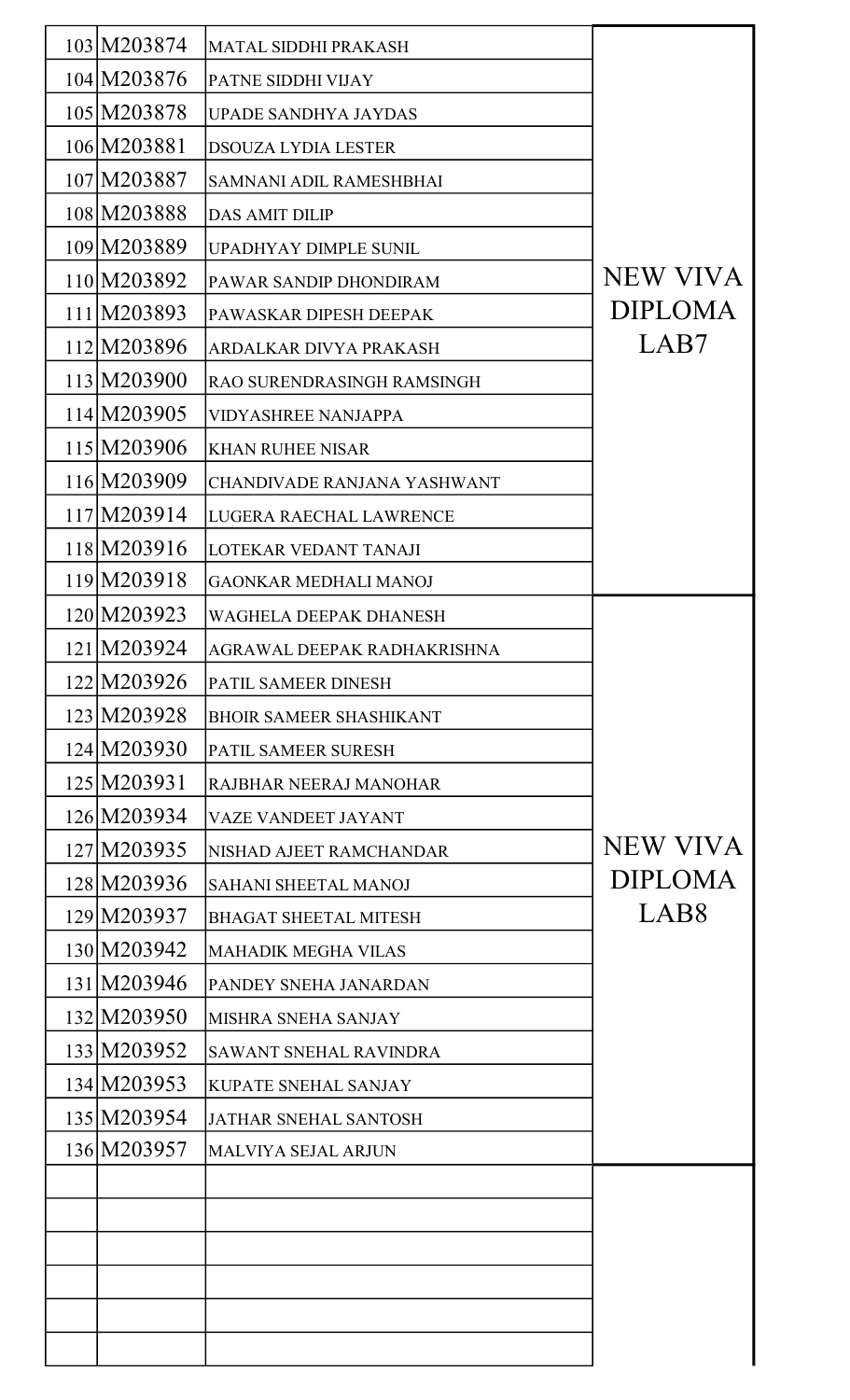| 137 M203962 | <b>SINGH VIVEK NANHAKU</b>      |                 |
|-------------|---------------------------------|-----------------|
| 138 M203964 | <b>SINGH VIVEK SANJAY</b>       |                 |
| 139 M203969 | KUMAVAT HEMANT BHAWARLAL        |                 |
| 140 M203971 | SHUKLA HEENA KANHAIYALAL        |                 |
| 141 M203973 | SINGH NARENDRA RAM              |                 |
| 142 M203976 | MISHRA DEEPAK KUMAR TRIVENI     |                 |
| 143 M203977 | <b>SHARMA DEEPAK MAHESH</b>     |                 |
| 144 M203980 | <b>JADHAV DEEPALI SHANTARAM</b> | <b>NEW VIVA</b> |
| 145 M203983 | <b>CRASTO STEPHEN CYRIL</b>     | <b>DIPLOMA</b>  |
| 146 M203986 | RAJPUT DEEPIKA DILIP            | LAB9            |
| 147 M203988 | MISHRA DEEPTI SANJAY            |                 |
| 148 M203989 | MORE SAMEER HARISHCHANDRA       |                 |
| 149 M203990 | RAM BALVEER RAMPRAVESH          |                 |
| 150 M203992 | <b>BAGUL PANERI RAJ</b>         |                 |
| 151 M203993 | PILLAI NEERJA RADHAKRISHNA      |                 |
| 152 M203996 | YADAV GANESH ARVIND             |                 |
| 153 M204002 | <b>KADAM DIPESH DIGAMBAR</b>    |                 |
| 154 M204003 | <b>GUPTA RAJESH JAGDISH</b>     |                 |
| 155 M204006 | <b>DUBEY DIPESH MAHENDRA</b>    |                 |
| 156 M204007 | PATIL KAMESH MOHAN              |                 |
| 157 M204008 | <b>REDDY RAJESH MOHAN</b>       |                 |
| 158 M204010 | <b>MAKIM RUPESH NEEMISH</b>     |                 |
| 159 M204012 | <b>GUPTA RUPESH RAMANAND</b>    |                 |
| 160 M204014 | YADAV DIPESH RAMESH             |                 |
| 161 M204015 | <b>SINGH AADESH RAMESH</b>      |                 |
| 162 M204016 | PATIL KAMESH RAMESH             | <b>NEW VIVA</b> |
| 163 M204017 | <b>RANE PRITESH SANJAY</b>      | <b>DIPLOMA</b>  |
| 164 M204019 | PATIL DIPESH SANTOSH            | LAB10           |
| 165 M204024 | RANE BHAVESH SHASHIKANT         |                 |
| 166 M204032 | <b>DUBEY RITESH VINAY</b>       |                 |
| 167 M204034 | <b>SATHE AAYESHA RIYAZ</b>      |                 |
| 168 M204036 | ARJUN AJEET AARMUGAM            |                 |
| 169 M204038 | <b>SHAW ANIKET AMARNATH</b>     |                 |
| 170 M204039 | YADAV AJEET KAMALA              |                 |
| 171 M204040 | <b>RAUT VINEET PRADEEP</b>      |                 |
| 172 M204041 | <b>NAIK SANKET SANTOSH</b>      |                 |
|             |                                 |                 |
|             |                                 |                 |
|             |                                 |                 |
|             |                                 |                 |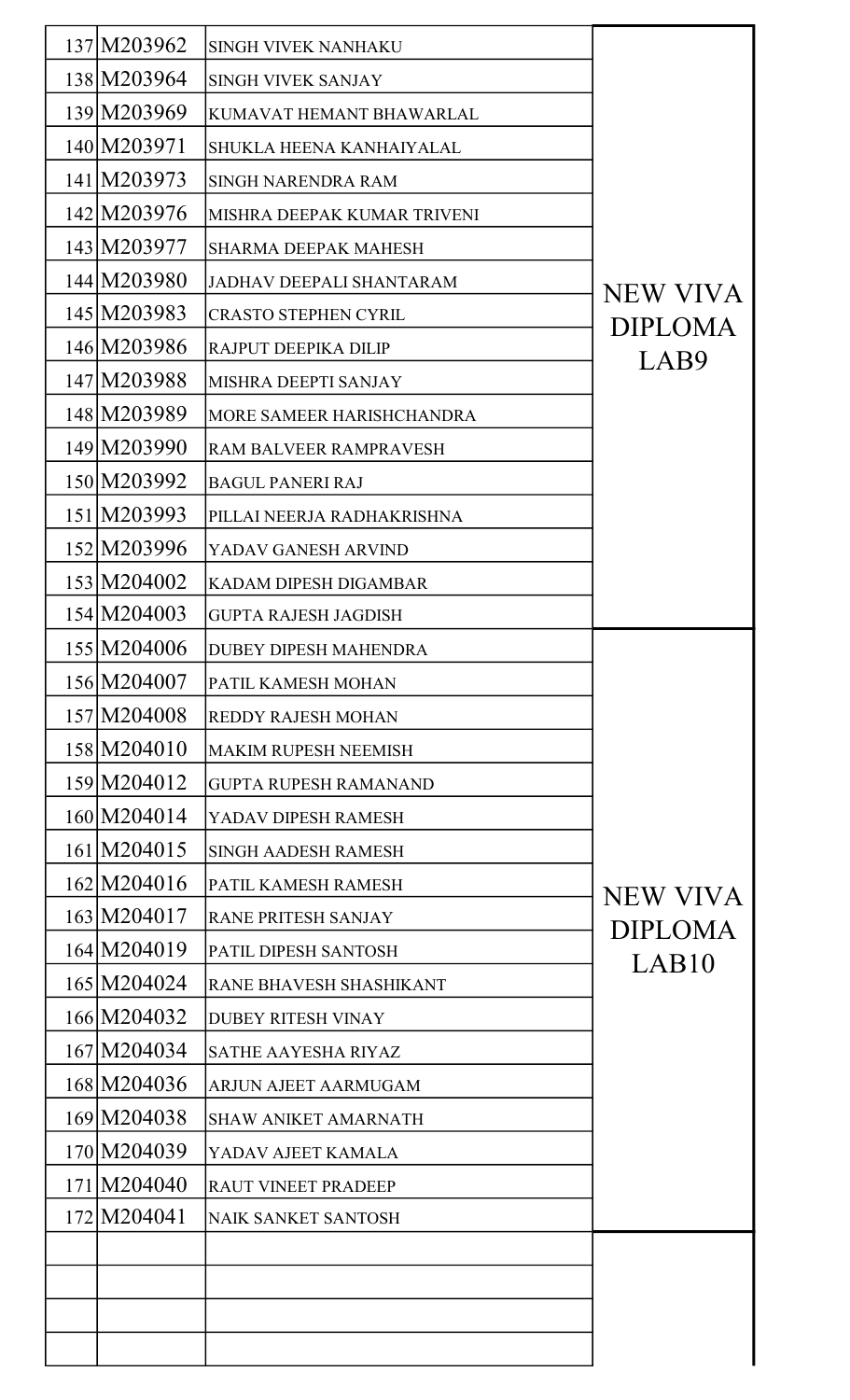| 173 M204042  | <b>GHAG SANKET SANTOSH</b>           |          |
|--------------|--------------------------------------|----------|
| 174 M204043  | <b>GHAG SANKET SUBHASH</b>           |          |
| 175 M204044  | <b>RAUT SUJEET SUNIL</b>             |          |
| 176 M204050  | <b>MORYE SHEETAL SANDEEP</b>         |          |
| 177 M204054  | PAGADE CHETAN CHANDRAKANT            |          |
| 178 M 204057 | <b>SOLANKI KETAN RAJESH</b>          |          |
| 179 M204059  | <b>MEENA PREETI HARIMOHAN</b>        |          |
| 180 M204065  | KUMBHAR DEVILAL AMBALAL              |          |
| 181 M204067  | <b>BASNAK AMEY ABHINAY</b>           |          |
| 182M204068   | PATEL HONEY JAYESH                   |          |
| 183 M204073  | <b>GUPTA SHREYASH OMPRAKASH</b>      |          |
| 184 M204074  | <b>MALAP SHREYASH SHIVRAM</b>        |          |
| 185 M204075  | <b>IFRA ALTAF HUSAIN</b>             |          |
| 186 M204078  | PATWA SHEFALI RAJKAPOOR              |          |
| 187 M204091  | <b>JHA AJAY GANPATI</b>              |          |
| 188 M204098  | <b>JHA YASH GAURISHANKAR</b>         |          |
| 189 M204099  | MAMIDI NAGAVENKATASAIHITESH BHASKARA |          |
| 190 M204102  | YADAV SANGEETA KAUSHAL               |          |
| 191 M204104  | DUBEY DURGESH ANANDKUMAR             |          |
| 192M204105   | <b>JADHAV NAGESH MADHAV</b>          |          |
| 193 M204107  | <b>CHAVAN MEGHA PUNDALIK</b>         |          |
| 194 M204110  | <b>JADHAV MEGHASHYA RAMESH</b>       | NEW VIVA |
| 195 M204112  | PRABHU YOGITA PUNDALIK               |          |
| 196 M204115  | <b>SALIAN YAGNESH VIJAY</b>          | LAB 114  |
| 197 M204116  | <b>DHUMAL JAGRUTI RAMDAS</b>         |          |
| 198 M204118  | PATIL BHAGYASHREE PRADEEP            |          |
| 199 M204123  | <b>DARJI YASH DILIP</b>              |          |
| 200 M204125  | PATEL YASH HEMANT                    |          |
| 201 M204129  | KADAM YASH PARSHURAM                 |          |
| 202 M204132  | <b>SEN NARESH SHIVLAL</b>            |          |
| 203 M204136  | <b>GHOSH YASH VIJAY</b>              |          |
| 204 M204137  | <b>SALVI RICHA ADESH</b>             |          |
| 205 M204142  | MONDAL NEHA CHANDRAKUMAR             |          |
| 206 M204146  | <b>MEHTA SNEHA JAYESH</b>            |          |
| 207 M204153  | <b>KHAN AAYSHA RAFIQ</b>             |          |
| 208 M204156  | <b>GUPTA SNEHA RAMSAHAY</b>          |          |
| 209 M204165  | PATKER NEHA VIVEK                    |          |
| 210 M204167  | PATEL RUSHABH DEEPAK                 |          |
| 211 M204170  | <b>VAZE VRUSHABH VIVEK</b>           |          |
| 212 M204172  | <b>JAIN HARSHAD VASANT</b>           |          |
| 213 M204175  | ADAWADE SHAILESH SHARAD              |          |
| 214 M204178  | RAUT SARTHAK ANIL                    |          |
| 215 M204182  | SHUKLA NEHAKUMARI GULABCHANDRA       |          |
| 216 M204183  | <b>SHAIKH ASHAL ABULAAS</b>          |          |
| 217 M204184  | <b>GURAV KUSHAL CHANDRAKANT</b>      |          |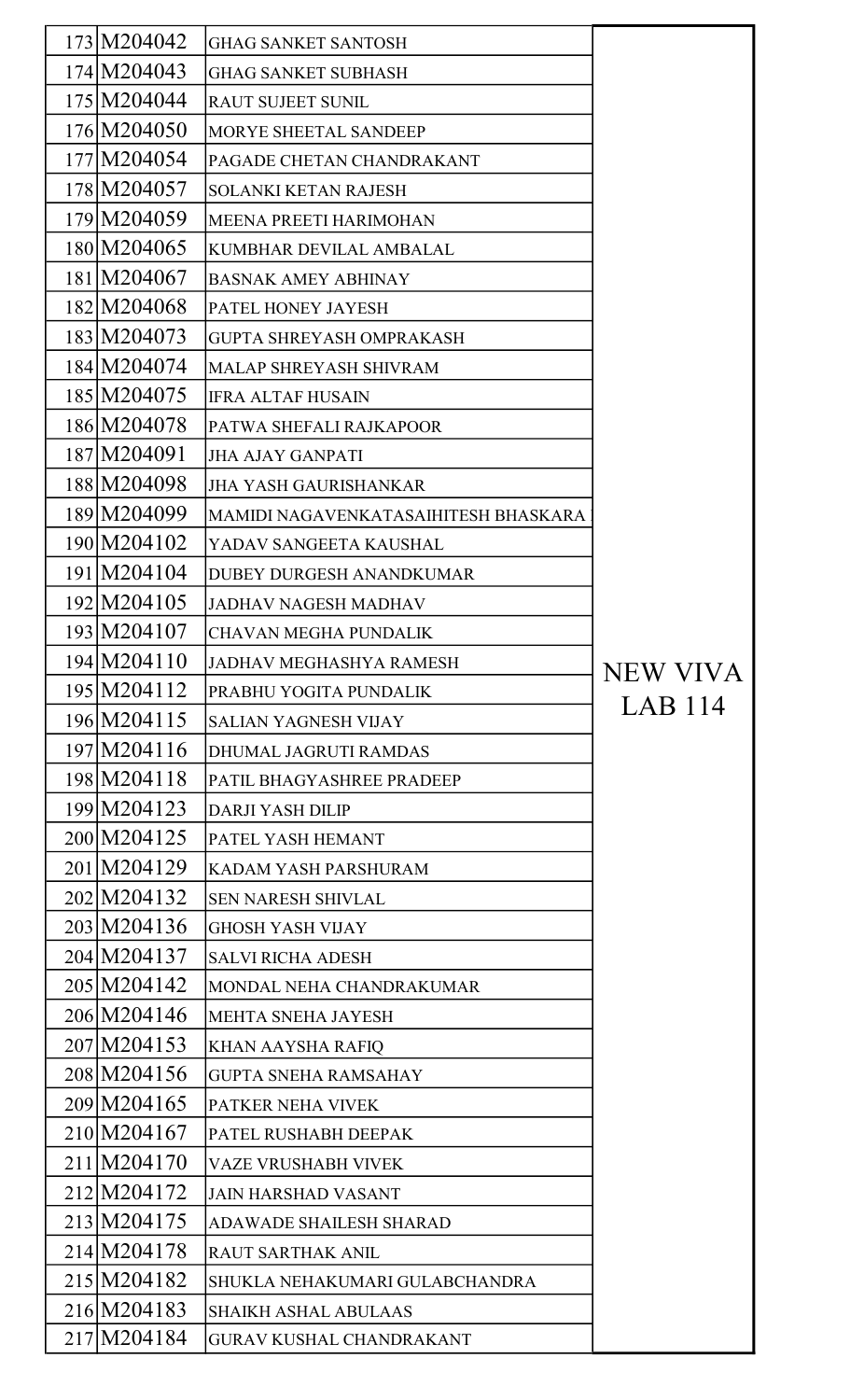| 218 M 204185 | KADAM SNEHAL DEEPAK                 |          |
|--------------|-------------------------------------|----------|
| 219 M204186  | PARIT SNEHAL KRUSHNA                |          |
| 220 M204189  | <b>MAIN HARSHAL SANDEEP</b>         |          |
| 221 M204192  | <b>SINGH VISHAL SHITALA</b>         |          |
| 222 M204194  | PAWAR VISHAL VIDDHARTH              |          |
| 223 M204198  | <b>JAIN SAKSHAM ARUNKUMAR</b>       |          |
| 224 M204200  | RAUT SHUBHAM MANOJ                  |          |
| 225 M204202  | AGRE SHUBHAM PRABHAKAR              |          |
| 226 M204205  | <b>MORE SHUBHAM SANTOSH</b>         |          |
| 227 M204206  | <b>MORE SHUBHAM SATISH</b>          |          |
| 228 M204207  | <b>MORA SHUBHAM SUBHASH</b>         |          |
| 229 M204210  | ANSARI MOHAMMAD SHOYEB MOH SHAMSHER |          |
| 230 M204211  | SHAIKH MAHAMMADWASIM JIYAVDDIN      |          |
| 231 M204213  | YEDRE ROSHAN ASHOK                  |          |
| 232 M204219  | <b>SHAH DARSHAN RAJENDRA</b>        |          |
| 233 M204221  | TAMBE ROSHAN RAMCHANDRA             |          |
| 234 M204225  | <b>SAWANT ROHAN SANTOSH</b>         |          |
| 235 M204227  | KHAN GULSHAN SHASHIKANT             |          |
| 236 M204228  | <b>SINGH ARCHANA LAXMAN</b>         |          |
| 237 M204230  | KANOJIA CHANDAN SATYADEV            |          |
| 238 M204232  | PATIL YASHANG MANOHAR               |          |
| 239 M204235  | <b>JOSHI RUSHANK VISHAL</b>         | NEW VIVA |
| 240 M204239  | YADAV SUSHANT RAMRAJ                |          |
| 241 M204244  | <b>SOLANKI DHANVI KIRAN</b>         | LAB 102  |
| 242 M204248  | PAWAR TUSHAR MANGESH                |          |
| 243 M204252  | PAWAR TUSHAR TUKARAM                |          |
| 244 M204254  | WAGHELA DHARA AMRUTBHAI             |          |
| 245 M204256  | WAGHELA DHARMESH MUKESH             |          |
| 246 M204259  | MAJALKAR HARSHALI SANTOSH           |          |
| 247 M204261  | <b>JAIN SIDDHARTH ASHOK</b>         |          |
| 248 M204262  | <b>BHAT SIDDHARTH DAYANAND</b>      |          |
| 249 M204263  | MORE SIDDHARTH DAYANAND             |          |
| 250 M204266  | <b>SOLANKI BHARTI LALJI</b>         |          |
| 251 M204269  | <b>BHATT AKSHAT DEEPAK</b>          |          |
| 252 M204271  | MOGAM AKSHATA HARISHCHANDRA         |          |
| 253 M204272  | DESAI AKSHATA KERBA                 |          |
| 254 M204273  | PATIL AKSHATA SUNIL                 |          |
| 255 M204276  | RANPISE BHAVESH ATUL                |          |
| 256 M204280  | THAKKAR BHAVIK DEEPAK               |          |
| 257 M204281  | DAGALIA BHAVIKA PINTU               |          |
| 258 M204282  | <b>SOLANKI BHAVNA MAHESH</b>        |          |
| 259 M204284  | <b>SOGAM AKSHAY JAYWANT</b>         |          |
| 260 M204285  | AWERE AKSHAY RAMCHANDRA             |          |
| 261 M204286  | <b>BOHRA AKSHAY SURESH</b>          |          |
| 262 M204288  | RANA KHUSHBOO VINODSINGH            |          |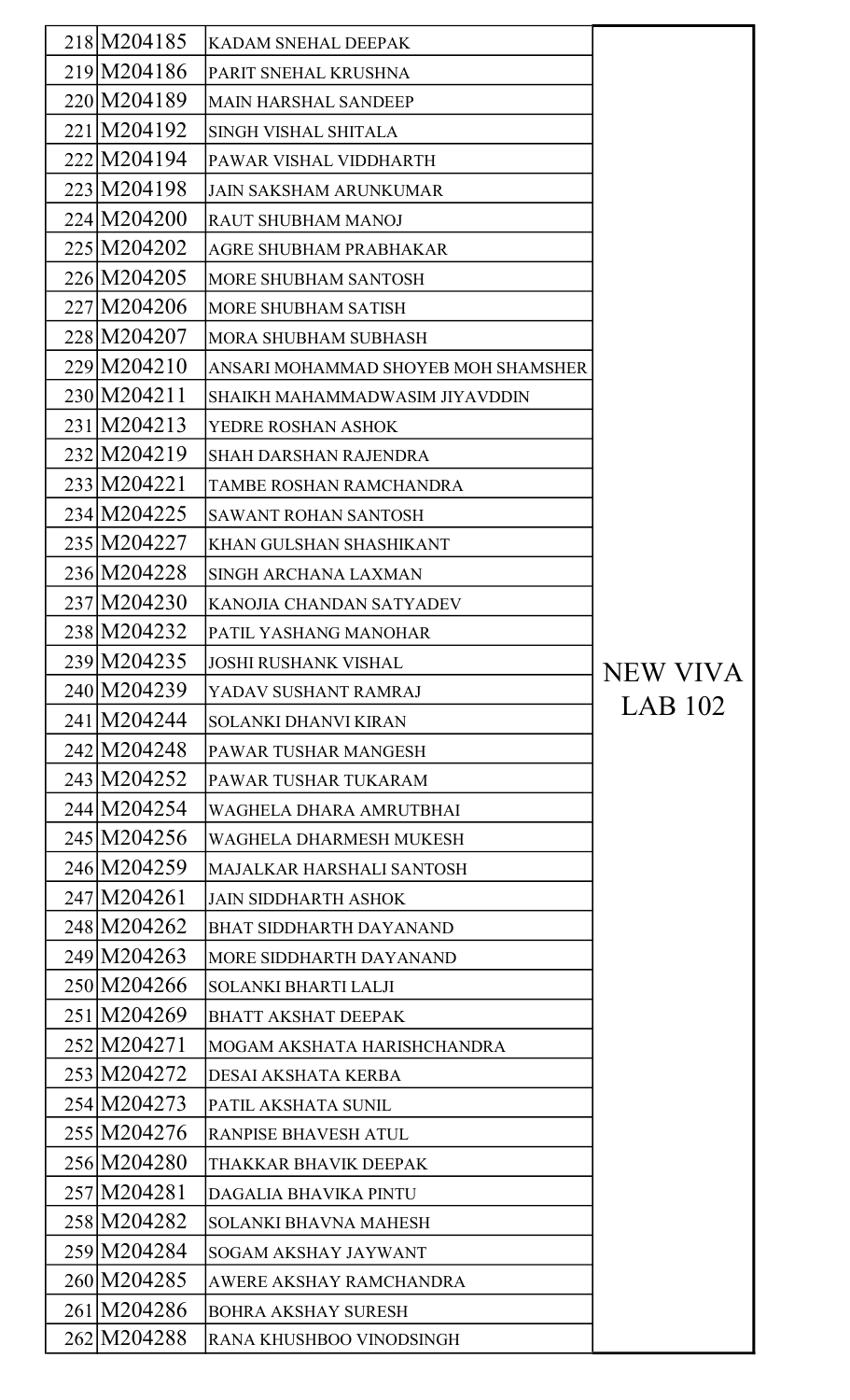| 263 M204289                |                                                          |          |
|----------------------------|----------------------------------------------------------|----------|
| 264 M204293                | ANSARI MOHD ISTYAQ MOHD IQBAL                            |          |
| 265 M204299                | <b>JHA ABHISHEK SUNIL</b><br><b>VIDHATE CHETAN VILAS</b> |          |
| 266 M204301                | <b>GHAG SAKSHI ARUN</b>                                  |          |
| 267 M204304                | <b>NIJAI NIDHI DINESH</b>                                |          |
| 268 M204305                |                                                          |          |
| 269 M204306                | <b>AGRE PRACHI GAJANAN</b>                               |          |
| 270 M204310                | <b>SHAH SAKSHI JATIN</b>                                 |          |
|                            | RAWAL NIDHI PARMENDRA                                    |          |
| 271 M204312<br>272 M204314 | <b>VAZE SAKSHI PRASHANT</b>                              |          |
|                            | <b>GALA PRACHI RAMESH</b>                                |          |
| $273$ M204315              | MAHYAVANSHI RIDDHI RANJIT                                |          |
| 274 M204320                | <b>SAIYA NIDHI VIPUL</b>                                 |          |
| 275 M204322                | <b>JADHAV ABHIJEET ANIL</b>                              |          |
| 276 M204323                | <b>VARTAK ABHIJEET MANGESH</b>                           |          |
| 277 M204325                | <b>TAILOR ESHIKA BHAVESH</b>                             |          |
| 278 M204327                | KADAM RUSHIKESH BHUSHAN                                  |          |
| 279 M204328                | PATIL RUSHIKESH HANUMANT                                 |          |
| 280 M204329                | NEMAN RUSHIKESH RAVINDRA                                 |          |
| 281 M204332                | <b>SEMWAL AKHIL BACHIRAM</b>                             |          |
| 282 M204333                | PATIL NIKHIL DILIP                                       |          |
| 283 M204335                | PATIL NIKHIL MAHESH                                      |          |
| 284 M204337                | <b>DUBEY NIKHIL NAVIN</b>                                |          |
| 285 M204338                | MEHTA NIKHIL NIRMAL                                      |          |
| 286 M204345                | <b>SAKPAL SAHIL SANTOSH</b>                              |          |
| 287 M204346                | <b>SHINDE SAHIL SANTOSH</b>                              |          |
| 288 M204349                | TARAL NIKHIL SHAMRAO                                     |          |
| 289 M204350                | <b>SHIRKE SAHIL SUNIL</b>                                | OLD VIVA |
| 290 M204353                | <b>JADHAV SAHIL YASHWANT</b>                             |          |
|                            |                                                          |          |
| 291 M204354                | YADAV NIKHILESH GANESH                                   | LAB 204A |
| 292 M204357                | PARMAR MAHIMA HITESH                                     |          |
| 293 M204358                | AMBERKAR HIMANSHU RAJENDRA                               |          |
| 294 M204360                | PATIL SACHIN PANDURANG                                   |          |
| 295 M204361                | YADAV SACHIN RAJENDRA                                    |          |
| 296 M204362                | <b>SINGH SACHIN RAMKHILVAN</b>                           |          |
| 297 M204363                | <b>GUPTA SACHIN RAMSAJEEVAN</b>                          |          |
| 298 M204364                | MANDAL SAHIN SAFIKULISLAM                                |          |
| 299 M204367                | PUJARI MIHIR UMESH                                       |          |
| 300 M204368                | <b>JUTHANI CHIRANGI HIREN</b>                            |          |
| 301 M204369                | <b>BHOITE ASHISH ASHOK</b>                               |          |
| 302 M204371                | <b>MISHRA ASHISH MANOJ</b>                               |          |
| 303 M204372                | <b>SAKPAL ASHISH RAMESH</b>                              |          |
| 304 M204373                | <b>MISHRA ASHISH RAMKISHOR</b>                           |          |
| 305 M204376                | SHUKLA ABHISHEK GULABCHANDRA                             |          |
| 306 M204377                | <b>DANDGE ABHISHEK RAVINDRA</b>                          |          |
| 307 M204380                | <b>BANDRE ABHISHEK SUNILBHAI</b>                         |          |
| 308 M204382                | PANDEY ABHISHEK VIDYADHAR                                |          |
| 309 M204387                | MISHRA MOHIT LAXMIKANT                                   |          |
| 310 M204389                | MUDRAS ROHIT RAJENDRA                                    |          |
| 311 M204390                | <b>SHETTY ROHIT RAJU</b>                                 |          |
| 312 M204392                | <b>SHEDGE ROHIT RAMESH</b>                               |          |
| 313 M204395                | <b>GAJARE ROHIT VINOD</b>                                |          |
| 314 M204400                | <b>SINGH OMSHIV KAUSAR</b>                               |          |
| 315 M204402                | KARKERA SHIVANI JAGDISH                                  |          |
| 316 M204404<br>317 M204405 | CHAUHAN SHIVPOOJAN JILAJEET                              |          |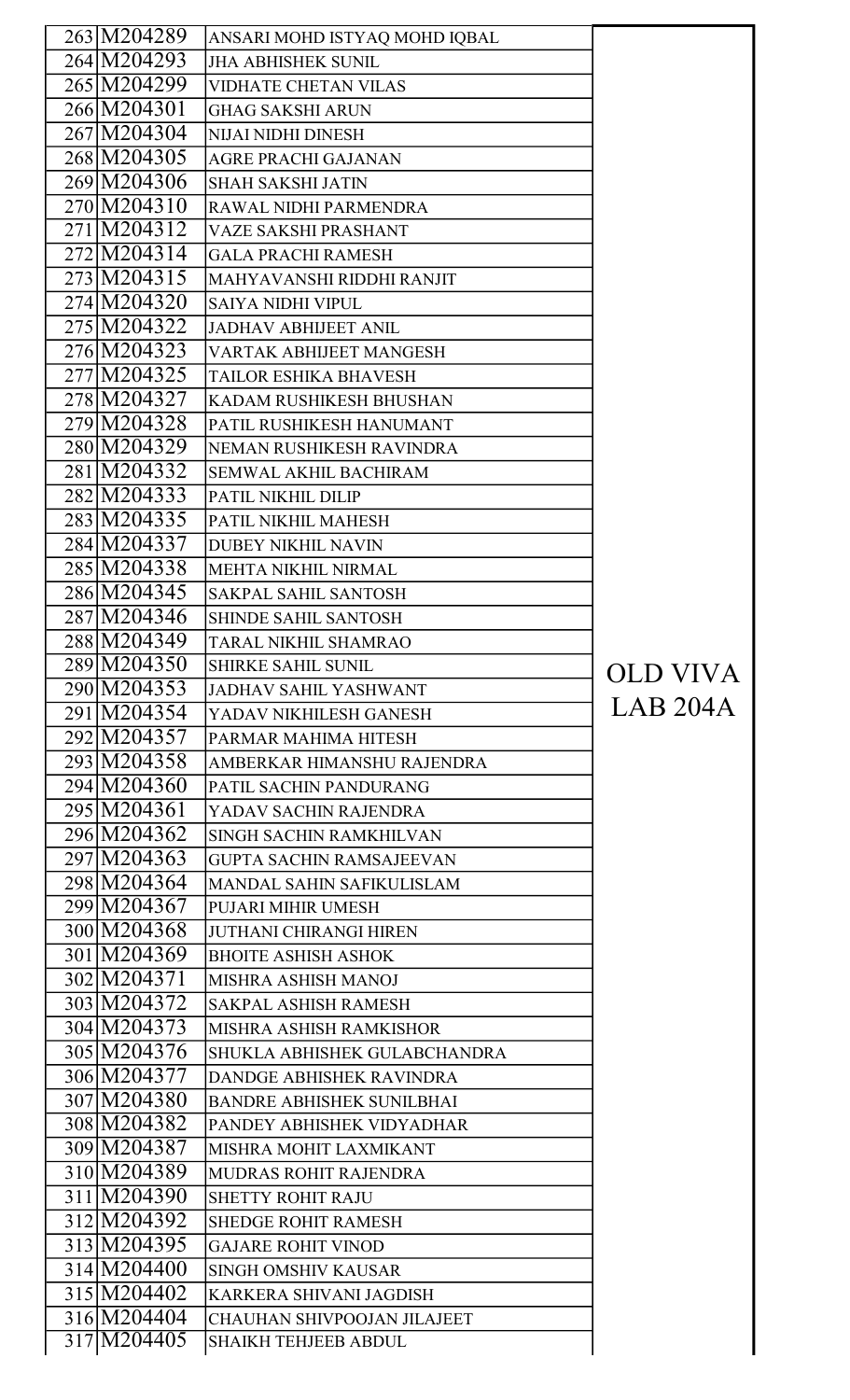| 318 M204406 | RANE ANUSHKA TUKARAM                            |                 |
|-------------|-------------------------------------------------|-----------------|
| 319 M204408 | <b>DSOUZA ASHLYNN NEIL</b>                      |                 |
| 320 M204410 | NAYAK RESHMA SANJEEVA                           |                 |
| 321 M204413 | RAUT PRATHMESH SANJAY                           |                 |
| 322 M204417 | <b>SHAH KRISHNA BHAVESH</b>                     |                 |
| 323 M204418 | <b>SHAH KRISHNA SHASHIKANT</b>                  |                 |
| 324 M204423 | PATIL VIGHNESH SURESH                           |                 |
| 325 M204424 | <b>KADAM VIGHNESH VILAS</b>                     |                 |
| 326 M204425 | <b>BHATU ROSHNI NAGABHAI</b>                    |                 |
| 327 M204427 | RAJPUT SOHONI KARAN                             |                 |
| 328 M204430 | KOTEKAR SHRADDHA MADHUKAR                       |                 |
| 329 M204433 | <b>GAIKWAD SHRADDHA UJWAL</b>                   |                 |
| 330 M204434 | <b>DAVID YASHRAJ DOMINIC</b>                    |                 |
| 331 M204435 | <b>SHAIKH ISHRAT JAHAN MUNIR</b>                |                 |
| 332 M204437 | UMMITHI SHRIKANT RAJGOPAL                       |                 |
| 333 M204439 | GAONKAR SHRUTESH CHANDRAKANT                    |                 |
| 334 M204441 | <b>SHAIKH MEHTAB TAHIR</b>                      |                 |
| 335 M204443 | RAUT SRUSHTI PARESH                             |                 |
| 336 M204444 | KINI SRUSHTI SANDEEP                            |                 |
| 337 M204446 | PATHAK ASHU ANIL                                |                 |
| 338 M204448 | <b>SHARMA ASHU MUKESH</b>                       |                 |
| 339 M204451 | <b>MAHADIK SHUBH DILIP</b>                      |                 |
| 340 M204454 | RAORANE SHUBHAM SURENDRA                        |                 |
| 341 M204460 | PANDAY RAHUL RAJIV                              |                 |
| 342 M204461 | TIWARI RAHUL SHIVANAND                          | <b>OLD VIVA</b> |
| 343 M204462 | MISTRY RAHUL SURESH                             |                 |
| 344 M204464 | <b>DHOBI MADHURI DINESH</b>                     | LAB 204B        |
| 345 M204465 | MORAWALA HUSSAIN FAKHRUDDIN                     |                 |
| 346 M204466 | KURAWALA HUSSAIN TAHER                          |                 |
| 347 M204469 | PANDEY ASHUTOSH RAMRAJ                          |                 |
| 348 M204470 | MISHRA ASHUTOSH UPENDRA                         |                 |
| 349 M204471 | HOLAM VISHVANATH GANGARAM                       |                 |
| 350 M204473 | DUBEY VISHWANATH AJAY                           |                 |
| 351 M204475 | <b>BORLE AISHWARYA VILAS</b>                    |                 |
| 352 M204480 | <b>KURADE ASHWINI NAMDEV</b>                    |                 |
| 353 M204482 | <b>MAHALE ASHWINI PRAKASH</b>                   |                 |
| 354 M204484 | <b>SAYYED ALI ARKAN IRFAN</b>                   |                 |
| 355 M204485 | <b>RAI MANASI ARUN</b>                          |                 |
| 356 M204487 | <b>JAIN MANSI ASHOK</b>                         |                 |
| 357 M204493 | OZA RIDDHI HITENDRA                             |                 |
| 358 M204494 | YADAV RUBI HRIDAYANAND                          |                 |
| 359 M204497 | <b>JOSHI JUHI KEDAR</b>                         |                 |
| 360 M204498 | <b>JHA ANJALI LALAN</b>                         |                 |
| 361 M204499 | <b>JAIN KRITI MAHAVIR</b>                       |                 |
| 362 M204501 | <b>SHAH VIDHI MANISH</b>                        |                 |
| 363 M204502 | <b>JHA SAKSHI MANOJ</b>                         |                 |
| 364 M204506 | PATIL SANI RAJAN                                |                 |
| 365 M204507 | <b>BARI TANVI RAJESH</b>                        |                 |
| 366 M204510 | RAUL MUKTI RAVINDRA                             |                 |
| 367 M204511 |                                                 |                 |
| 368 M204512 | RAUT ADITI SAINATH<br><b>RANE MANSI SANDESH</b> |                 |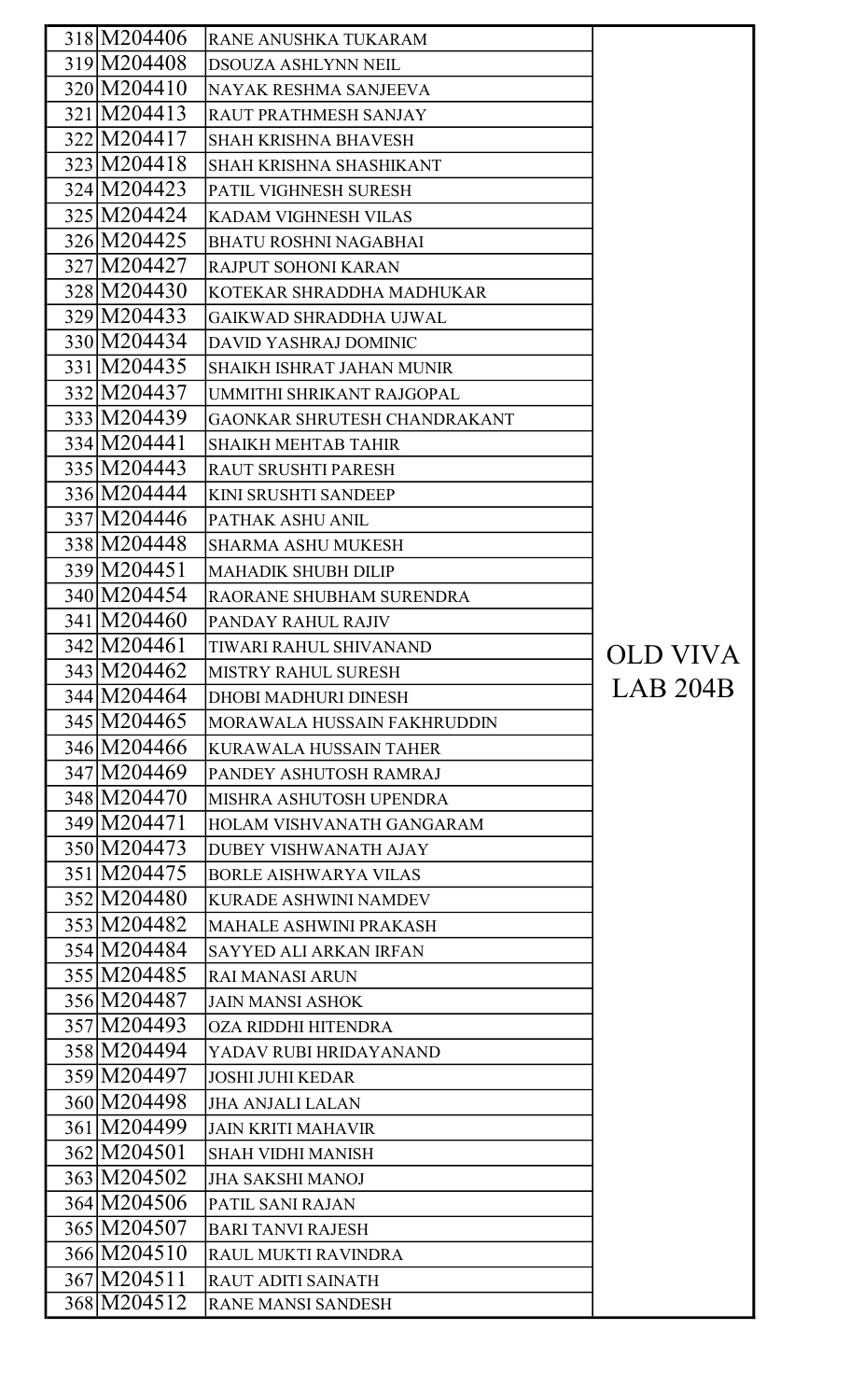| 369 M204513 | YADAV RANI SANJAY                    |          |
|-------------|--------------------------------------|----------|
| 370 M204517 | KESHARWANI SHIVA ANILKUMAR           |          |
| 371 M204520 | <b>WARA VIDHI VIKAS</b>              |          |
| 372 M204521 | <b>JHA PREETI YUGALKISHOR</b>        |          |
| 373 M204522 | <b>MOLLA SUFIA KHATUN SAMSUDDIN</b>  |          |
| 374 M204526 | <b>SHINDE VAIBHAV ARUN</b>           |          |
| 375 M204529 | <b>SHINDE VAIBHAV MAHESH</b>         |          |
| 376 M204533 | <b>GAIKWAD RICHA RAVINDRA</b>        |          |
| 377 M204534 | ROSARIO MICHELL MANUEL               |          |
| 378 M204538 | <b>VICHARE SIDDHESH MANOJ</b>        |          |
| 379 M204541 | <b>BAISANE NIDIKA DILIP</b>          |          |
| 380 M204544 | <b>SHAIKH SAIF NISAR</b>             |          |
| 381 M204545 | <b>ISLAM AARIF RAFIKUL</b>           |          |
| 382 M204546 | VAGHELA DIGVIJAYSINGH GHANSHYAMSINGH |          |
| 383 M204549 | <b>BAROT DIVIJ BIPIN</b>             |          |
| 384 M204553 | <b>KALE RUSHIK DHANANJAY</b>         |          |
| 385 M204556 | <b>JAIN NAITIK KISHOR</b>            |          |
| 386 M204559 | PATEL RITIK RAKESH                   |          |
| 387 M204560 | <b>KOERI RITIK RAM</b>               |          |
| 388 M204561 | <b>KADAM RUTIK SANTOSH</b>           |          |
| 389 M204563 | <b>JAIN BHAVIKA BHARAT</b>           |          |
| 390 M204567 | PATIL RUTIKA KALPAK                  | OLD VIVA |
| 391 M204570 | YADAV RUTIKA MEGHSHYAM               |          |
| 392 M204572 | PAWAR SANIKA PRASHANT                | LAB 311A |
| 393 M204573 | <b>SAHU DEEPIKA RAMESH</b>           |          |
| 394 M204575 | <b>CHOUHAN VIKAS SATYAPAL</b>        |          |
| 395 M204576 | MORE RUSHIKESH DNYANESHWAR           |          |
| 396 M204579 | <b>JADHAV ANIKET ANIL</b>            |          |
| 397 M204582 | <b>GEHLOT ANIKET RAMESH</b>          |          |
| 398 M204587 | <b>BHOIR SAMIKSHA BHUVANESHWAR</b>   |          |
| 399 M204591 | <b>GHADI SAMIKSHA SANTOSH</b>        |          |
| 400 M204592 | KINJALE DIKSHITA DEEPAK              |          |
| 401 M204595 | SATAM SAHIL CHANDRAKANT              |          |
| 402 M204596 | <b>NIJAI SAHIL DILIP</b>             |          |
| 403 M204597 | <b>KHAN SHAHIL JAINUL</b>            |          |
| 404 M204598 | <b>BATLE SAHIL JANARDAN</b>          |          |
| 405 M204599 | <b>JAIN NIKHIL JAYPRAKASH</b>        |          |
| 406 M204603 | PATIL SUNIL RAMESH                   |          |
| 407 M204605 | PATEL SOHIL SADRUDINBHAI             |          |
| 408 M204611 | <b>SATVE SAHIL VAIBHAV</b>           |          |
| 409 M204614 | <b>CHOUHAN NILESH KANTILAL</b>       |          |
| 410 M204617 | PATEL FAHIM IBRAHIM                  |          |
| 411 M204619 | <b>SINGH GARIMA AJEET</b>            |          |
| 412 M204620 | <b>SHAIKH SAIMA SHAHID AHMED</b>     |          |
| 413 M204622 | KHADTAR HIMANSHU NARESH              |          |